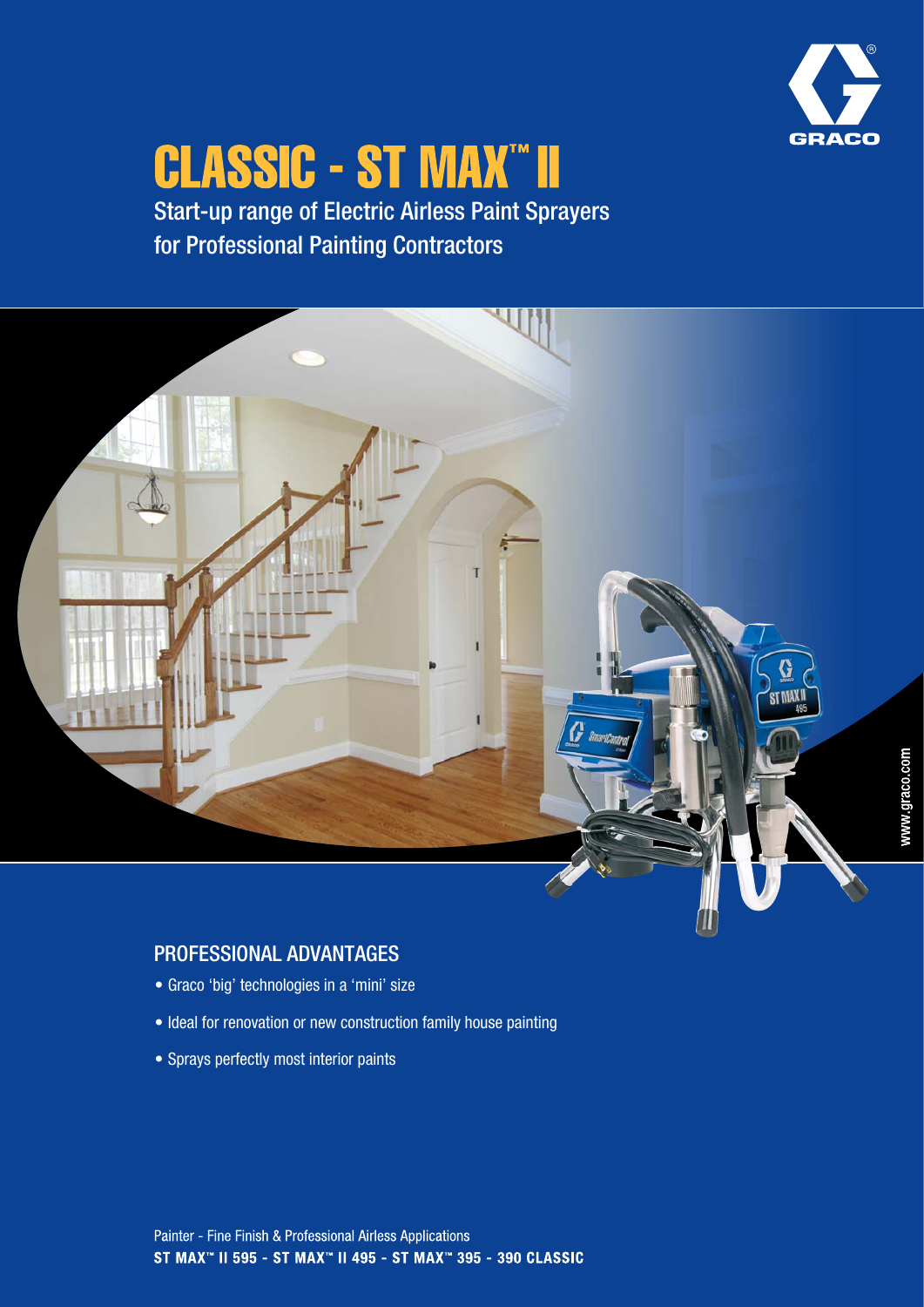

CLASSIC - ST MAX™ II

Best Value in Small Electric Sprayers

Introducing the **390 CLASSIC**. Graco extends its electric entry-level sprayer line with a solid workhorse built for professionals just "starting out". The 390 is the ideal sprayer for residential jobs, made available for you in a compact stand version and the more featured cart version, offering direct suction, a kick back, hose wrap and toolbox as a premium.

### ST MAX™ II

More performance and extra features, ideal for renovation or small residential construction.

The ST MAX 395's reliability and performance have made it Graco's most popular small electric sprayer. SmartControl™ 1.0 provides a consistent spray fan without pressure fluctuation at all spraying pressures. Proven Endurance™ pump technology makes it perfect for professionals who frequently spray a wide range of coatings.

The **ST MAX II 495/595** brings the leading technology and performance of Graco's larger Ultra® Max II models into these compact and lightweight sprayers.

The ST MAX II 495/595 sprayers are the best choice for professionals looking for superior performance, control and extra comfort for daily use on residential jobs.



Comfortable Carrying Offset handle with rubber comfort grip balances sprayer away from leg

#### Swivel Inlet Suction Hose

- Easily swivels to reach paint buckets or cans
- No-tools removal of hose for cleaning or accessing inlet ball

### **CLASSIC**



en **DOM**<sub>19</sub>



390 CLASSIC

390 CLASSIC Hi-Boy

**ST Max 395** 

**ST Max II 495** 

ST Max II 495 Hi-Boy

ST Max II 595 Hi-Boy



Watch our application video at: http://15.graco.eu.com

# Your Perfect 'Buddy' for Renovation Jobs

## ST Max II Advanced Features

The combination of reliable performance and compact design makes the CLASSIC - ST Max range the ideal product for interior painting of family houses or small residential jobs. You can easily spray almost all interior acrylic paints, emulsions, laquers, varnishes and enamels on walls, wood and metal surfaces.

The ST Max II 595 outperforms all other models and can also be used for occasional facade painting.

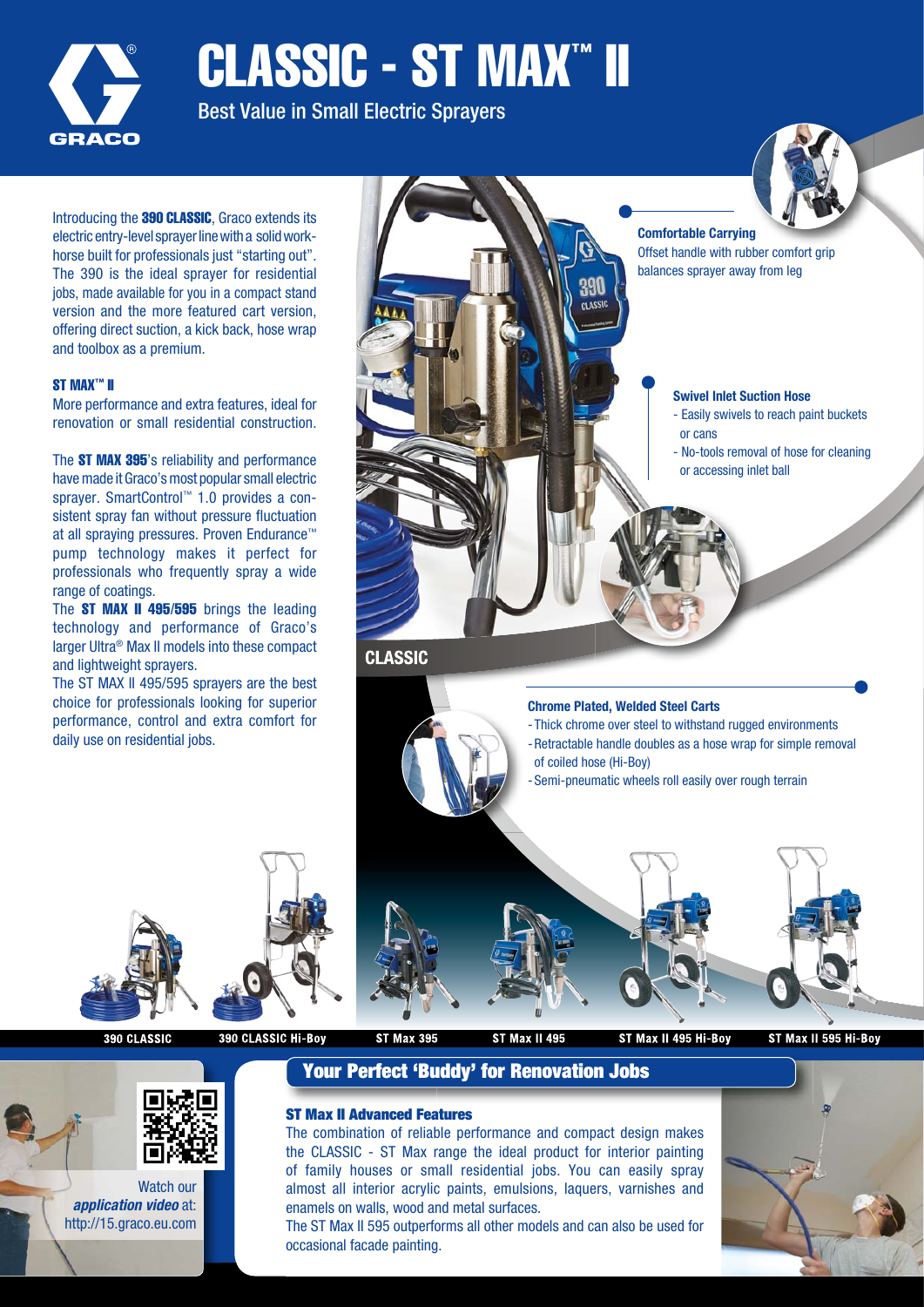# **ST Max II**

### ST Max II Advanced Feature

Graco's MaxPower Brushless DC Motors are totally-enclosed, protecting internal components from dirt, dust and overspray – extending the life of the motor. The brushless design means that you will never need to replace brushes! No wonder Graco stands behind these motors with 5 year warranty!





GOOD TO KNOW

# **CONFIGURE** YOUR SPRAYER TO A DEDICATED UNIT

#### FOR SPRAYING ENAMELS

Convert your unit to a dedicated airless enamel sprayer adding a 5 liter hopper and a shorter 7.5 m x 3/16" hose and a FFA tip. This compact configuration offers extreme gun and hose handling flexibility and limits material inside the unit to a minimum. The FFA tips have a double orifice, offering pre-atomization of the paint in the tip, resulting in extreme fine finishing.

### FOR PAINTING WALLS - OVERSPRAY FREE

Replace your gun by an inside fed roller with Inline™ gun. Now you can use your unit for every inside paint job. Rolling will be up to 20% more effective as you no longer need to dip your roller into the paint, spraying will be twice as effective.

Look at it this way: Use your roller to write off the investment of the unit, where the extra money you make, each time you can spray, will be an extra holiday pay or Christmas bonus.

## ! TIP

Apart from being more maintenance friendly, brushless DC motors are also much lighter then AC (brush) motors delivering the same horse power rating.

inside out – reducing tip clogs

Easy-Out™ Pump Filter - Filter removes simply with the cap for less mess - Fasy Out filters from the



Comfortable Inlet Suction - Allowing suction of unthinned paint out of up to 30 liter buckets

- TiltBack™ Cart makes bucket changes fast and easy

www.graco.com

Consistent Pressure Control

- Deliver quality spray pattern with minimal fluctuation (SmartControl™ ST Max)
- Simple mechanical design for years of reliable use (390 CLASSIC models)

SmartControl™ 2.0

 Graco's advanced SmartControl delivers a consistent spray fan without pressure fluctuation at all spraying pressures. Our ST Max range offers the benefit of a digital display with pressure readout, job/lifetime gallon counter, and self-diagnostics.

| <b>Digital display</b>        | Easy read even in the sun.                                                                                                                     |
|-------------------------------|------------------------------------------------------------------------------------------------------------------------------------------------|
| <b>Several menus</b>          | Provides: Actual working pressure - Liter counter - Error codes (self-diagnosis<br>system)                                                     |
| <b>Smart pressure control</b> | 1 second learning time instantaneous response time. Adjusts itself to maintain<br>even pressure even as tip wears. Delivering constant finish. |